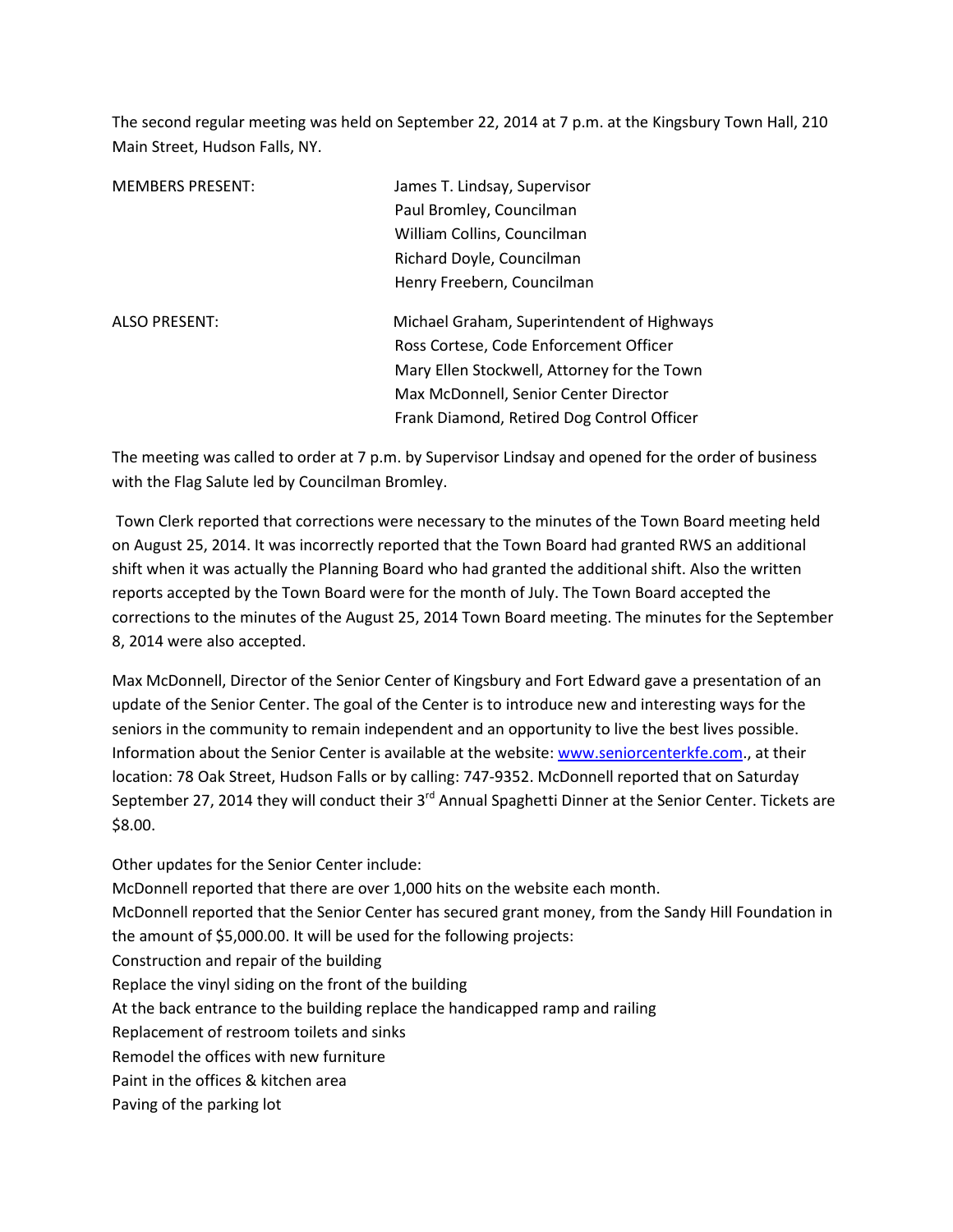Max McDonnell continued by saying their agency over views socialization, transportation, cultural enrichment, physical fitness, nutrition education, health information and community interaction. Bus transportation is provided to and from the Senior Center, with lunch being served at 12 noon, Monday thru Friday.

On behalf of the Senior Center of Kingsbury and Fort Edward Max McDonnell asks the Town of Kingsbury for additional funding in 2015, in the amount of \$1,000.00. The funding will help in the operation of the Senior Center.

In closing Max McDonnell thanks the Town of Kingsbury for their support at the Senior Center.

Supervisor Lindsay announced there will be a Budget Workshop at 6 p.m. on Monday September 29, 2014 at the Kingsbury Town Hall; 210 Main Street, Hudson Falls. At that time the Town Board will address McDonnell's request for additional funding for 2015 for the Senior Center at Kingsbury & Fort Edward.

Supervisor Lindsay recognized retired Dog Control Officer Frank Diamond for his years of service by presenting and reading a Proclamation to him in appreciation of his dedicated and distinguished service to the Town of Kingsbury.

Superintendent of Highways Michael Graham recommends that the three bids received for the Foundation Contract for the new Salt Storage Shed be rejected. The bids received were much higher than anticipated. A motion by Councilman Bromley seconded by Councilman Doyle and carried by a vote of 5 ayes to reject all bids received for the Foundation Contract for the new Salt Storage Shed.

Superintendent Graham has talked with Engineer Patrick Sullivan to formulate a new plan for the new Salt Storage Shed using pressure treated wood and with the Town Highway employees doing the work. Councilman Bromley estimated the cost for the new salt storage shed to be approximately \$35,000.00. Councilman Bromley also stated that they could pre-fab the salt storage and it would be complete quickly.

Supervisor Lindsay asked if the work on the salt storage shed would be complete in time for the winter weather. Graham responded that he has a back-up plan in place. If necessary the salt could be stored at the old Highway Garage Barn on Dix Avenue and transported to 437 Vaughn Road as needed.

Superintendent Graham asked the Town Board if they had any free Saturday's. After discussion it was decided that October 18 or October 25, 2014 an Open House of the new Highway Garage would be held.

Graham also reported the following:

The pick-up truck that was ordered from Nemer will be ready on Thursday September 25, 2014. The four mobile lifts ordered for the Highway Garage will be ready in the next week or two. The pipe for Town Line Road has arrived and will be stored at the Highway Garage until spring. The infrastructure is complete at the Dix Avenue Chlorination Station. Graham reported the station will be functional in about one week.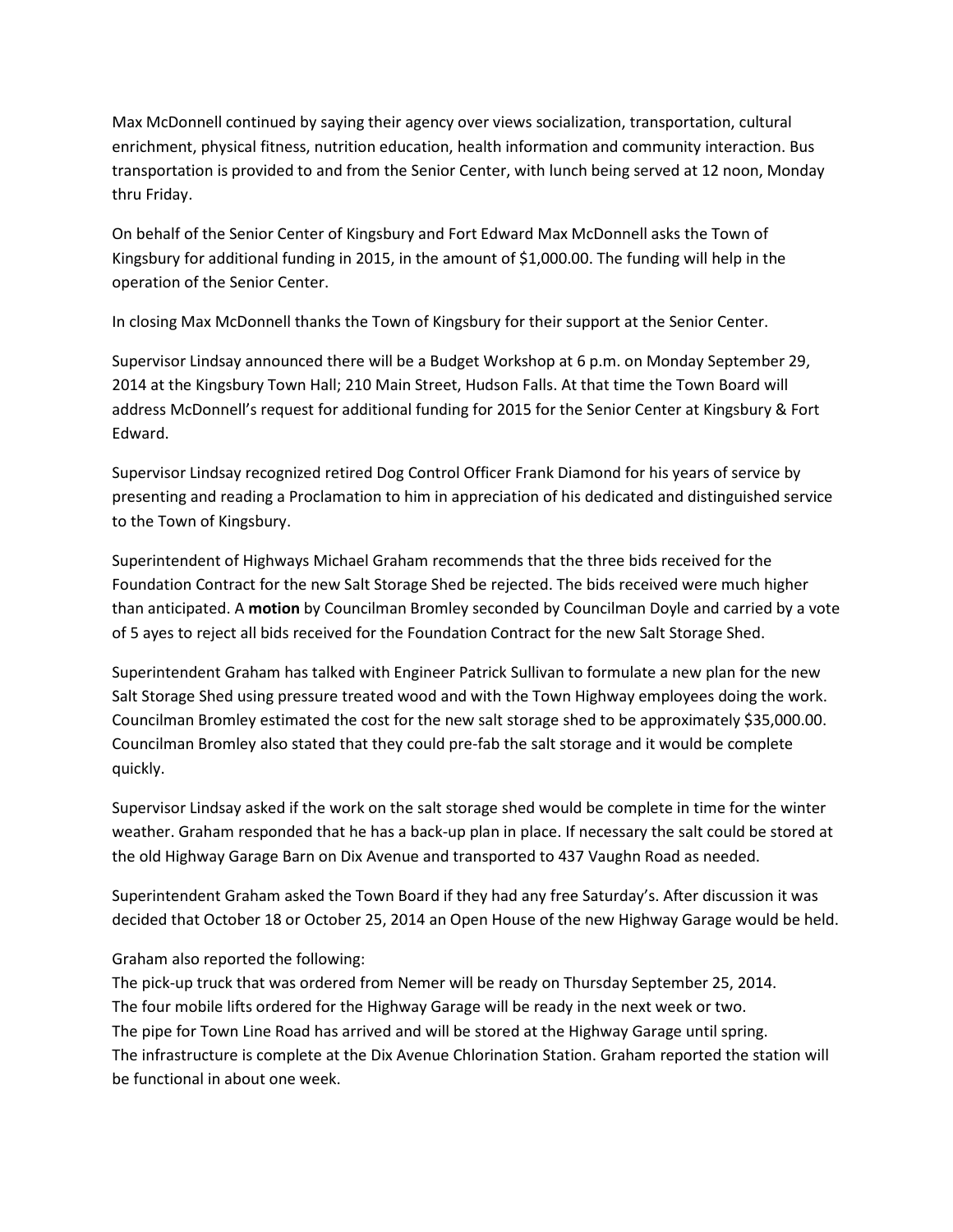## LEGAL UPDATE:

Attorney for the Town Mary-Ellen Stockwell, reported that everything at this point is pretty much status quo.

Supervisor Lindsay reported that Attorney for the Town, Jeffrey Meyer had a conversation with the attorneys for Eastside Metals about the \$20,000.00 the town is holding in escrow. It appears that Eastside Metals is not re-opening, but Attorney Meyer is going to check on their status.

Attorney for the Town Mary-Ellen Stockwell reported that they are still in the process of finalizing the contract for the sale of the Dix Avenue Drive-in property. In addition to the Legal Update the board also received copies of a Contract Addendum which accompanies and memorializes the contract we already have in place. A resolution was passed on December 10, 2012 granting Supervisor Lindsay the authority to sign the contract to sell Dix Avenue property. Attorney Stockwell recommends Supervisor Lindsay sign the addendum to the contract. Supervisor Lindsay recommends the Town Board review the contract addendum, give it some thought and contact the Town Attorney if they see anything they are concerned with, before signing.

Councilman Bromley asks the status of the Phase II being conducted on the former Highway Garage on Dix Avenue. Supervisor Lindsay reported they are doing some core sampling. Councilman Bromley also asked if the billing for Phase I had been corrected. Superintendent Graham reported that Comptroller Mary Ordway had received a corrected bill.

Supervisor Lindsay reported there will be a Recreation Meeting on Wednesday September 25, 2014 to discuss the improvements to Derby Park.

Supervisor Lindsay reported that on Wednesday September 24, 2014 at 9 a.m. there is a meeting with Gateway Council. An initial report on the sewer study will be presented by the firm hired to conduct the study.

Councilman Doyle asks if we have heard anything back from the village in regard to the cost to the Town, if the Kingsbury Town Court moves to Village Hall. Supervisor Lindsay reported that in a meeting in regard to the proposed Strand Theater Revival, a village trustee mentioned that there is a vacant building on John Street. Councilman Doyle mentioned that the Town Board had ruled out that option. Supervisor reported that we had nothing official from the village in regard to the court. Councilman Doyle suggested that the Town Board structure a proposal to the village at the Budget Workshop on Monday September 29, 2014.

The Town Board discussed the proposed renovation plans for Michigan Street. Supervisor Lindsay would like to do more research before any further comment. Councilman Bromley explained that you cannot go out for pricing for the renovations without the engineering, which is 15% of the cost. He also explained that the Town Board has to approve the project as proposed by the architect, then the project is engineered and documents are prepared.